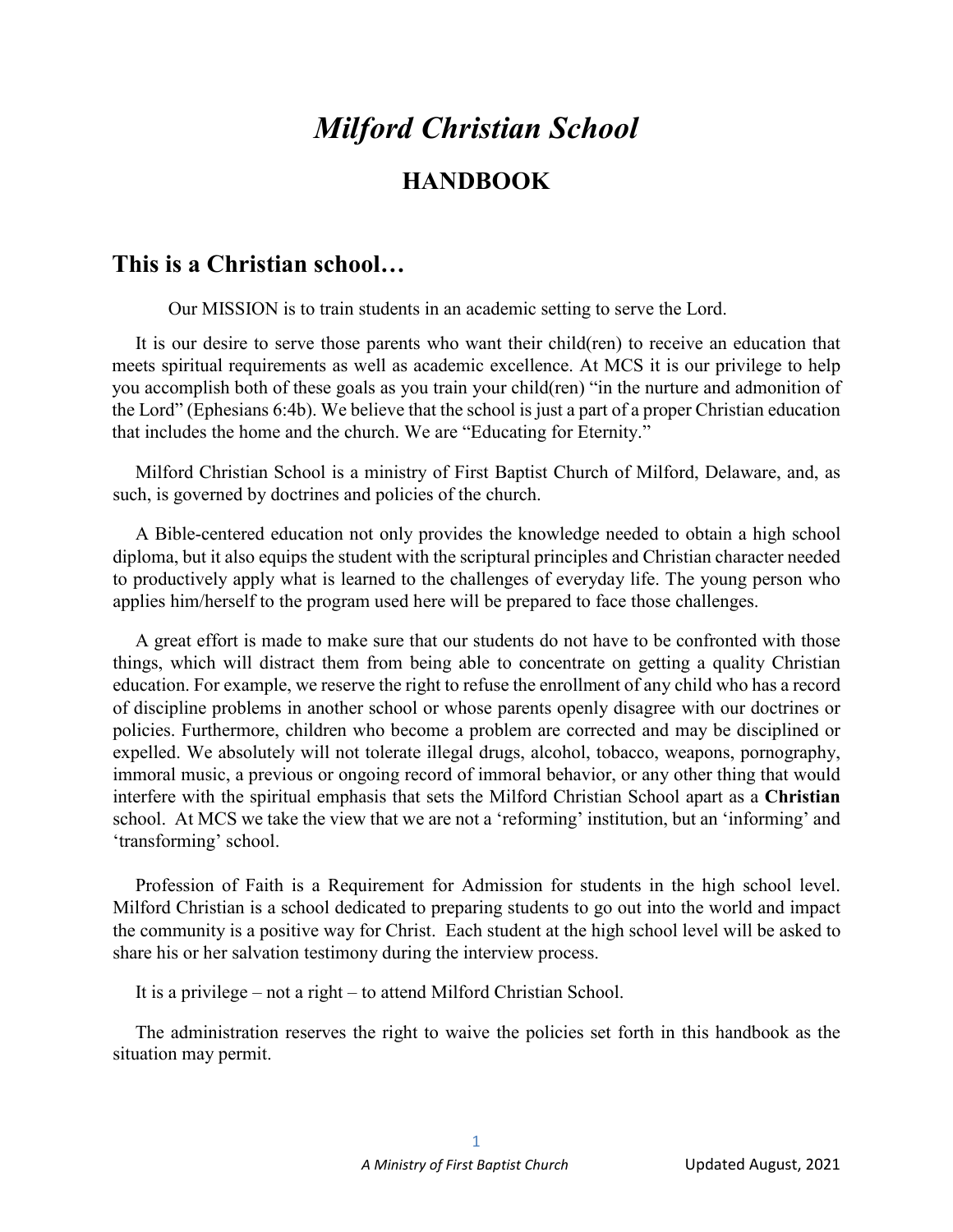# **CHRISTIAN AMERICANISM**

 Christian Americanism places emphasis upon the greatness of America's heritage and the sacrifices of her heroes. America's Constitution guarantees liberties to educate in order to preserve freedom. We unashamedly teach the Biblical doctrines of self-discipline, respect for those in authority, obedience to law, and the love for God, flag and country. Students will be taught to recite the following pledges.

#### **Pledge of Allegiance to the American Flag**

 I pledge allegiance to the flag of the United States of America, and to the Republic for which it stands, one nation under God, indivisible, with liberty and justice for all.

#### **Pledge of Allegiance to the Christian Flag**

 I pledge allegiance to the Christian flag, and to the Savior for Whose kingdom it stands, one Savior, crucified, risen and coming again, with life and liberty for all who believe.

#### **Pledge of Allegiance to the Bible**

I pledge allegiance to the Bible, God's Holy Word. I will make it a lamp unto my feet, and a light unto my path. I will hide its words in my heart, that I might not sin against God.

#### **Discipline & Expulsion…**

 Two forms are normally used to notify parents of problems or potential problems. A "Notice of Concern" is a warning that continuation of the offense can result in discipline. A "Discipline Report" is to inform parents of an offense that requires discipline.

 Students who require disciplinary action will receive discipline based on the level of the offense. This may include loss of privileges, extra assignments, suspension, or even expulsion from the school program. Students may be expelled immediately for major offenses, at the discretion of the school administration. Suspensions carry an automatic grade penalty.

 Taunting or provoking other students is an offense that is dealt with at the highest level of discipline, including suspension or expulsion.

#### **Classroom Policies…**

At the Parent-Teacher Orientation prior to the beginning of school, parents will be given policies and rules for the various classrooms. They vary somewhat in various grade levels. Parents are strongly encouraged to attend the Orientation.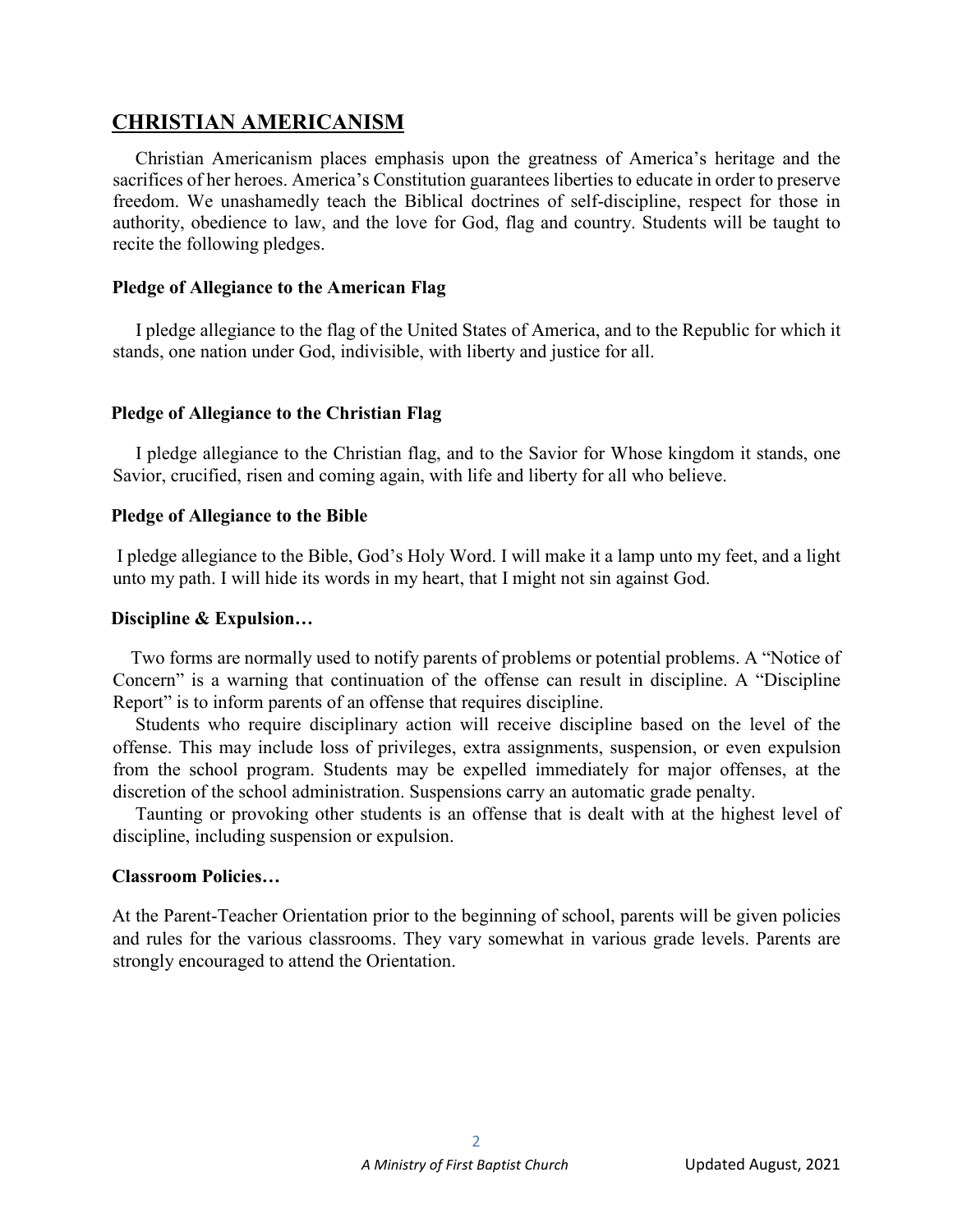# **General School Policies…**

- 1. Beginning the Day: Students may enter the building at 8:15 A.M. Students must then go immediately to their classrooms and begin preparing for the day. Students are to arrive at school properly dressed **in school uniform**. Opening exercises begin at 8:30 A.M. Students arriving prior to 8:15 A.M. will be subject to the Extended Care Charges. Students arriving after the 8:30 bell are considered tardy and will need to be signed in by a parent.
- 2. Breaks: Brief periodic breaks are given between classes. There is never to be any running in the hallways and the rest rooms are always to be left as clean as they were found.
- 3. The Dining Room: Students are to sit in the designated area for their classes. Students are encouraged to enjoy this time, but they will be disciplined for misbehavior. The designated dining room area for each group is to be left completely clean and straightened up after each use. All refuse is to be properly discarded. No student is to be in the kitchen without authorization. Students may pack a lunch or order from the menu. Lunches should be ordered in the morning.
- 4. School Office: Office staff are available to receive tuition/lunch payments, messages, from teachers, and dispense medication or first aid as needed. **Phone calls by students and to students (both outgoing and incoming) are restricted to emergencies.**
- 5. Personal Space: Students are to maintain personal space involving no less than six inches. Students are not to touch each other, either in anger or affection. Touching in anger can lead to fighting (which is not permitted) and touching in affection can lead to fondling (which is not permitted). This applies to any time in which students are under the supervision of school staff.
- 6. The Gym and Locker rooms: No student may use the gym unless there is adult supervision. Any equipment used must be returned to the proper places of storage as soon as it is no longer being used. *Any personal belongings left out in the gym or locker room will be collected at the end of the day and placed in lost and found*. Those who have been issued a gym locker **need a combination lock**. The restroom and shower room areas must be left clean and neat after each use. Sneakers are to be worn on the gym floor.
- 7. Students are not to be in undesignated classrooms without a teacher present.
- 8. Cell Phones/Electronics: Cell phones/electronics are not necessary during the school day and are not to be seen or used in the school building. All cell phones/electronics seen or heard without having obtained permission from staff will be confiscated and will need to be **picked up by a parent**. Recurring offenses will be dealt with more severely. Parents needing to contact students during school hours can call the office.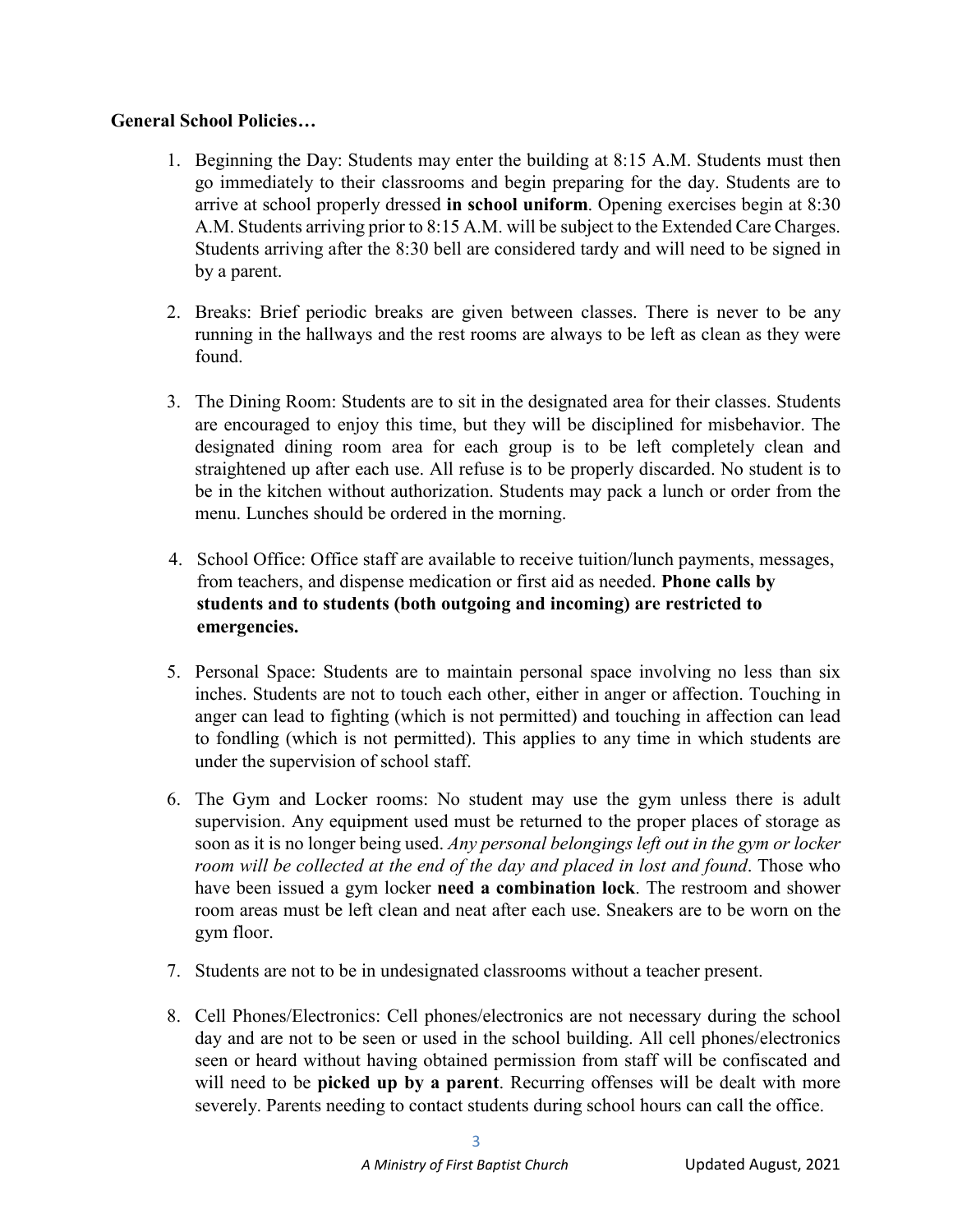- 9. Students using Social media such as Facebook, Twitter, Instagram, TikTok, etc, will be held responsible for comments they make regarding inappropriate activities, jokes, pictures, etc. This can be cause for discipline/expuslsion.
- 10. Ending the Day: Students are dismissed at 3:00 P.M. Students not picked up by 3:15 will be directed to extended care unless they are participating in after-school sponsored events or serving a detention. **Please note**…students staying for after care **may have fees charged** for the extra supervision being provided.

Students are not to change from their school uniform to go home. In instances when students make plans to leave school with other students, *written permission* is necessary from both sets of parents.

Pick up cards are to be shown to the office when someone unknown to the school is to pick up a student from school. If a person comes to pick up a child without a pick up card, the parent will be contacted.

- 11. Extended Care Program: Students may arrive between 7 A.M. and 8:15 A.M. if they are enrolled in the Extended Care Program. Students may remain in the school until 5:30 P.M. if they are enrolled in the Extended Care Program *A weekly fee is charged for these services, even if they are used only part of the week.*
- 12. School Closings and Delays: School closings, delayed openings, and early dismissals will be posted on TV Channel 16 (WBOC Salisbury) and Radio (WGMD 92.7 FM, WXDE 105.9 FM). Parents may also sign up in the school office to receive notification by text message.

# **Chaperoning Field Trips**

Parents are welcome to attend field trips with their children. Depending on the class trips, parents may also be able to ride the bus with the children. Parents desiring to chaperone a field trip must comply with the school dress code guidelines given to students for field trips.

# **Promotion–Retention Policy**

# $1<sup>st</sup> - 8<sup>th</sup>$  Grade

- 1. Students who receive a yearly grade of an "F" in a major subject (Math, Phonics, or English) or two other subjects will be retained.
- 2. Students who receive a yearly grade of a "D" in a major subject or two other subjects will be promoted on a "probation" status.
- 3. Failed courses can be made up by attending summer school and passing with a grade of "C" or better.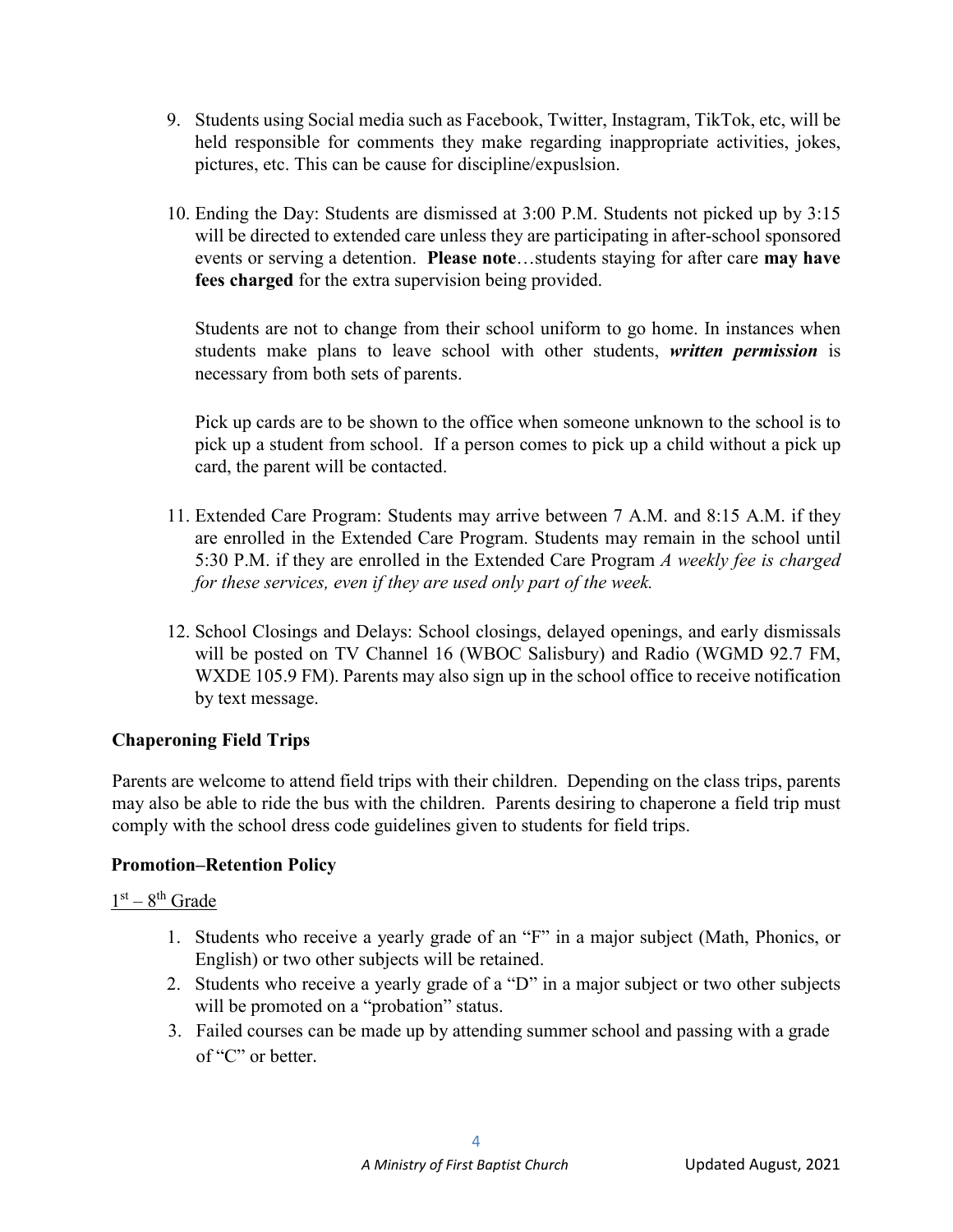#### Senior High

- 1. Students are promoted as a result of the accumulation of credits. To be promoted to sophomore status, a student must accumulate 6 credits; to junior status, a student must accumulate 12 credits; and promotion to senior status requires an accumulation of 18 credits.
- 2. Failed courses can be made up by attending summer school and passing with a grade of "C" or above.
- 3. Incomplete courses can be made up by attending summer school and passing with a grade of "C" or above.

#### **Busing Policies…**

Transportation is made available to those who are in the areas we serve. It is extremely important that we observe the utmost care when it comes to safety while enroute to and from school. Therefore, the following rules are enforced.

- 1. Students are to remain seated, with seatbelts fastened.
- 2. Students may not eat on the bus.
- 3. Students are to ride quietly on the bus, and may not use any electronic devices while on the bus.
- 4. Students are to face forward, with feet in front of them while on the bus.
- 5. Bus Drivers may assign seats.
- 6. Personal belongings and school materials are not to be left on the bus.
- 7. No change of location for either picking up or dropping off a child may take place unless a note requesting the same is supplied and signed by a parent for each time a change is made.

Discipline may be meted out any time students are under the supervision of Milford Christian School, including on the bus. Students may not be picked up unless they are regular riders for any reason unless it is a result of a permanent change agreed upon between the parents and the school.

#### **Supplies & Materials…**

Teachers will provide students and parents with a list of the supplies needed by each student (e.g. pencils, erasers, paper, etc.).

 Books, and other educational materials should be well taken care of and always put in their proper places.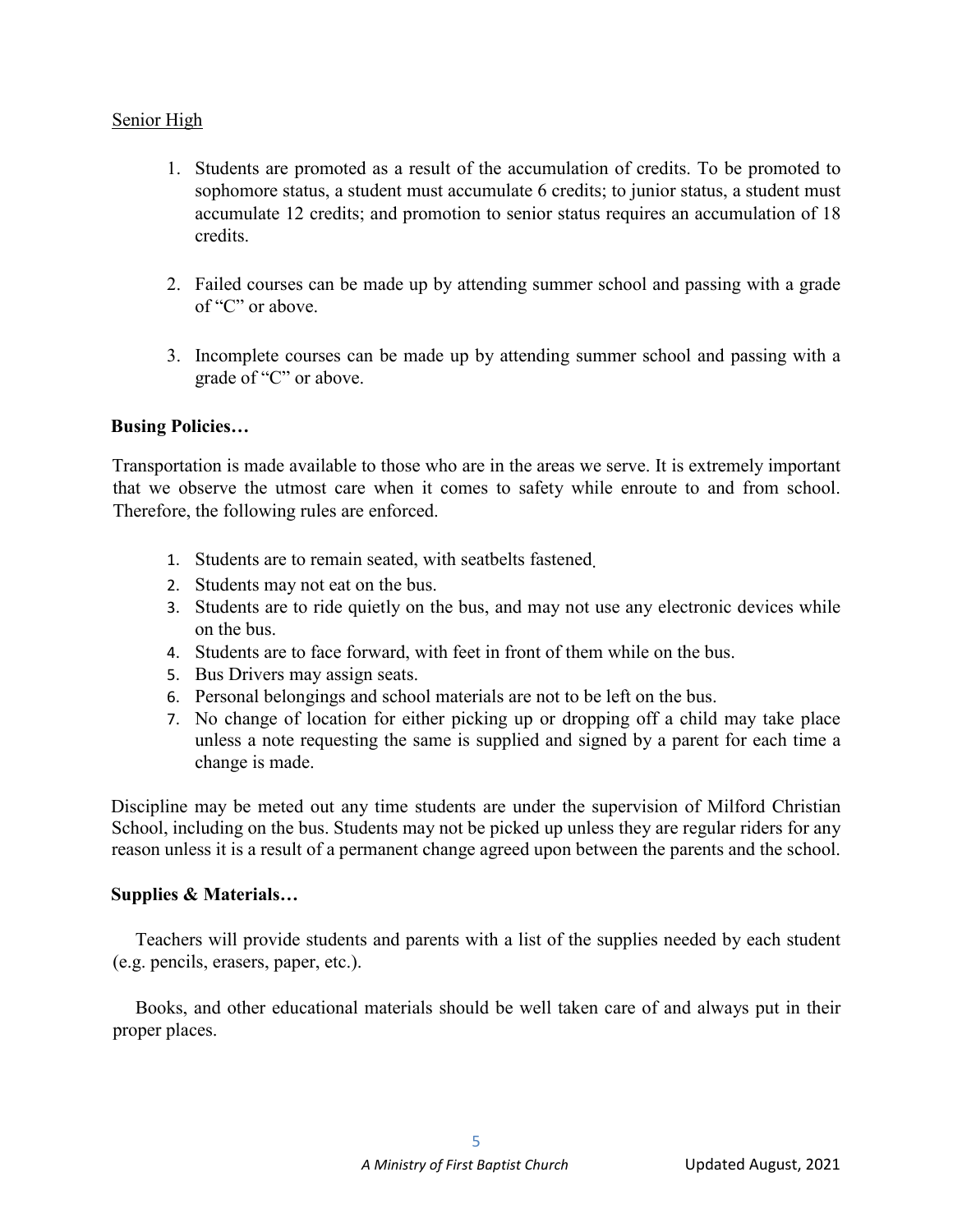# **School Dress & Uniform Policies**

Uniforms: School approved uniforms alleviate the problem of students competing with each other about clothes and are also easier to maintain.

General Guidelines:

- 1. All footwear is to be **solid black** (no white lines around the bottom etc.), basic, and conservative. No boots during school hours. Students in  $1<sup>st</sup>$  through  $6<sup>th</sup>$  grade may wear **solid black** athletic shoes. Students in 7-12 grades should wear **solid black dress shoes** (no athletic shoes). Footwear is to be closed toed and closed heeled.
- 2. Socks must be worn and must **match** uniform (one color only).
- 3. Necklaces may be worn (one at a time) by girls but not by boys. Earrings may be worn by girls (no more than two per ear lobe) but not by boys.
- 4. Ankle bracelets may not be worn.
- 5. Girls' headbands, bows, hair accessories, etc. are to match the uniform.
- 6. Clothes for all students should be properly sized and properly worn so as not to look "sloppy". When a uniform item, such as a sweater, begins to wear out (holes in it) it is no longer to be worn in school.
- 7. Students who choose to wear a long-sleeved tee shirt under school uniform must wear a long-sleeved polo shirt over it. Short-sleeved polo shirts are not t be worn over long sleeved tee shirts.
- 8. No body piercing or tattoos for students.
- 9. **Girls Uniform (grades 1-4)**: Jumper (must cover the knees), with white Peter Pan collar blouse, or solid white, gray or burgundy polo shirt (no logo), and (optional) V neck cardigan or pullover sweater. Skirts and sweaters must be purchased through the uniform company.
- 10. **Boys' Uniform** (**grade 1-6**): Black or gray slacks, white oxford cloth shirt (for Chapel) and solid white, gray or burgundy polo shirt (no logo), and (optional) V-neck cardigan or pullover sweaters. Black belts must be worn. Tie and Sweater must be purchased through the uniform company.
- 11. **Girls' Uniform (grades 5-12)**: Plaid, black or solid gray skirt (must cover knees) with a solid white oxford blouse, solid white, gray or burgundy polo shirt (no logo), and (optional) V-Neck cardigan or pullover sweater. Skirts and sweaters must be purchased through the uniform company. The school sweater is the only outer garment that a student is permitted to wear during the school day. Shirts are to be tucked in at all times.
- 12. **Boys' Uniform (grades 7-12)**: Gray or black slacks, white oxford cloth shirt, solid white, burgundy, or gray polo shirt (no logo). A solid burgundy tie (for chapel day) and (optional)V-neck cardigan or pullover sweater. The school sweater is the only outer garment that a student is permitted to wear during the school day. Ties and sweaters must be purchased through the uniform company. Black belts are to be worn. Shirts are to be tucked in at all times.
- 13. If girls wear leggings, they are to be the same color as their socks. Capris are not permitted.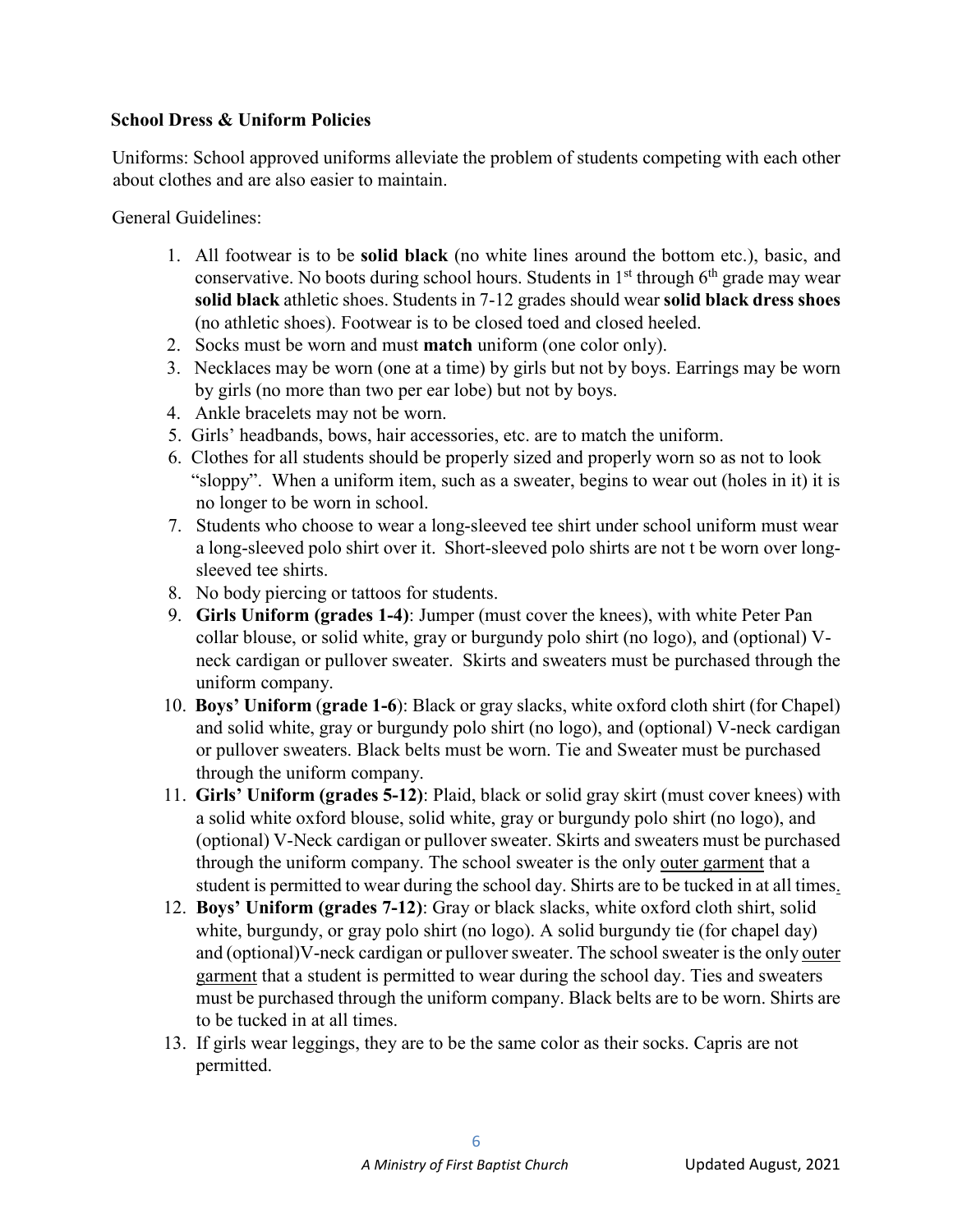- 14. Students are to arrive at school in school uniform. Students are not to change from their uniform to leave school unless special permission has been granted.
- 15. Hoodies, jackets, coats, sweater (other than the school uniform sweater) hats, scarves, gloves, boots, or sunglasses are not to be worn in the building during the school day.
- 16. Hats are not to be worn inside the school building.

# \*\***Please note**\*\*

School Uniforms can be ordered from the Company Flynn & O'Hara or French Toast. Order forms are included in the school packet. The school sweater is the **only outer garment** that a student is permitted to wear **during the school day.** The sweater, girls' jumpers and skirts, and boys' burgundy tie must be purchased through the uniform company. Ties are usually available in the school office.

HAIR STYLES, ETC.: Girls are to wear basic hair styles and boys must have conservative styles also with their hair being off of the collar and ears and eye brows. Please avoid all radical and fad-type hair styles. Boys, no facial hair, please, and sideburns end at mid-ear. Girls, makeup must be moderate and natural looking. Nail polish must be conservative. Hair should not be tipped or dyed unless the results are natural looking color.

GYM CLOTHING: Solid color knee-length shorts or sweat pants (no logos) and school supplied shirts for both boys and girls. Please note that grade points are deducted when students fail to dress out appropriately for PE Class.

TEAM SPORTING UNIFORMS: These are provided by the school for our organized events. Sports uniforms need to be turned in at the end of each season.

SPECTATOR EVENTS: Students and parents are expected to dress modestly and appropriately when attending events as spectators. School administration reserves the right to send a student home who is not dressed properly. Good sportsmanship is to be demonstrated by all students/parents.

# **ATTENDANCE POLICY**

The importance of your child being in school till the 3:00 bell and the importance of avoiding unnecessary tardies/absences cannot be over emphasized. Demonstrating to our children that education is a priority in our lives sends them a very important message. Unfortunately, the reverse also sends a message – the wrong message. The basic attendance policy requires students to attend classes punctually and regularly unless they are ill or have a legitimate excuse. If your child is ill, we ask your cooperation in keeping him/her home.

Early dismissal should be avoided unless the dismissal involves needed health attention or urgent family needs. Instruction continues until 3:00 p.m. Please do not ask that your child be regularly dismissed before this time as this causes unnecessary disruption to the class at the end of the day.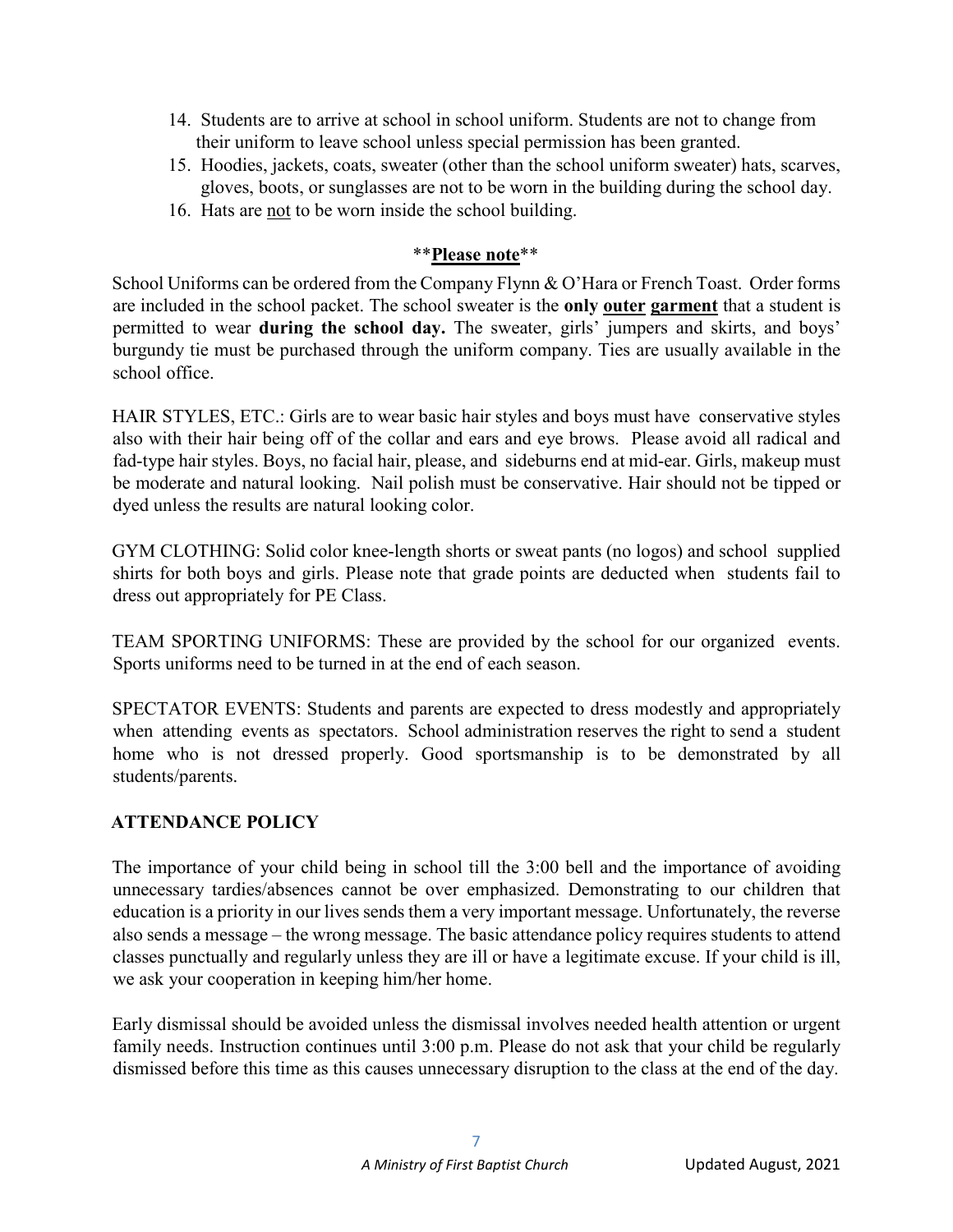Regular attendance in school is extremely important to a child's education. Parents are asked to encourage good attendance and follow the procedure listed below in case of absence:

- 1. Reporting absences: If your child will be absent from school, please call the school to report the child's name and reason for the absence.
- 2. Returning to School Following Absence: If your child was absent from school and you were not able to call the school office the morning of the absence, please write a note following the absence, including the name of the child, date of the absence and reason.
- 3. Unexcused Absences: An unexcused absence from school is any absence without a valid excuse. Babysitting, going shopping, and "playing hooky" are obvious examples of unexcused absences. Whenever unexcused absences occur, the teacher and/or principal will contact the student's parents to discuss the problem, and appropriate action will be taken.
- 4. Planned Absences (i.e. vacations): If you know in advance that your child will be out of school for any reason, please let us know. If you will be gone for 5-10 days please let the office know and the teacher may be able to provide some work to help your child keep up with the class. A week's notice for these types of absences would be appreciated.
- 5. Students not attending field trips and other school sponsored events may be given an unexcused absence unless a doctor's note is turned in.
- 6. Any student who misses 20 or more days in a school year will be at risk of not receiving credit for that year. Tutoring and/or summer school at an additional charge may be required for students that exceed the allotted number of absences.
- 7. If a student receives an unexcused absence, two points will be deducted from each subject per day of absence.

# **Tardy Policy:**

Tardiness is defined as a student not being in his/her classroom when the 8:30 bell rings. A student arriving late to school or a particular class must report to the office and obtain a tardy slip before reporting to the classroom. To avoid an unexcused tardy, a parent must sign the student in at the office, or send in a written note stating the reason for the late arrival. A tardy may be excused due to a medical/dental appointment, extreme weather conditions, car trouble, etc.

If a student receives three unexcused tardies, he/she will be assigned a detention for this and each one thereafter. Excessive tardiness (excused or unexcused) should be avoided. It is a disruption to teachers and other students, and will be handled case by case.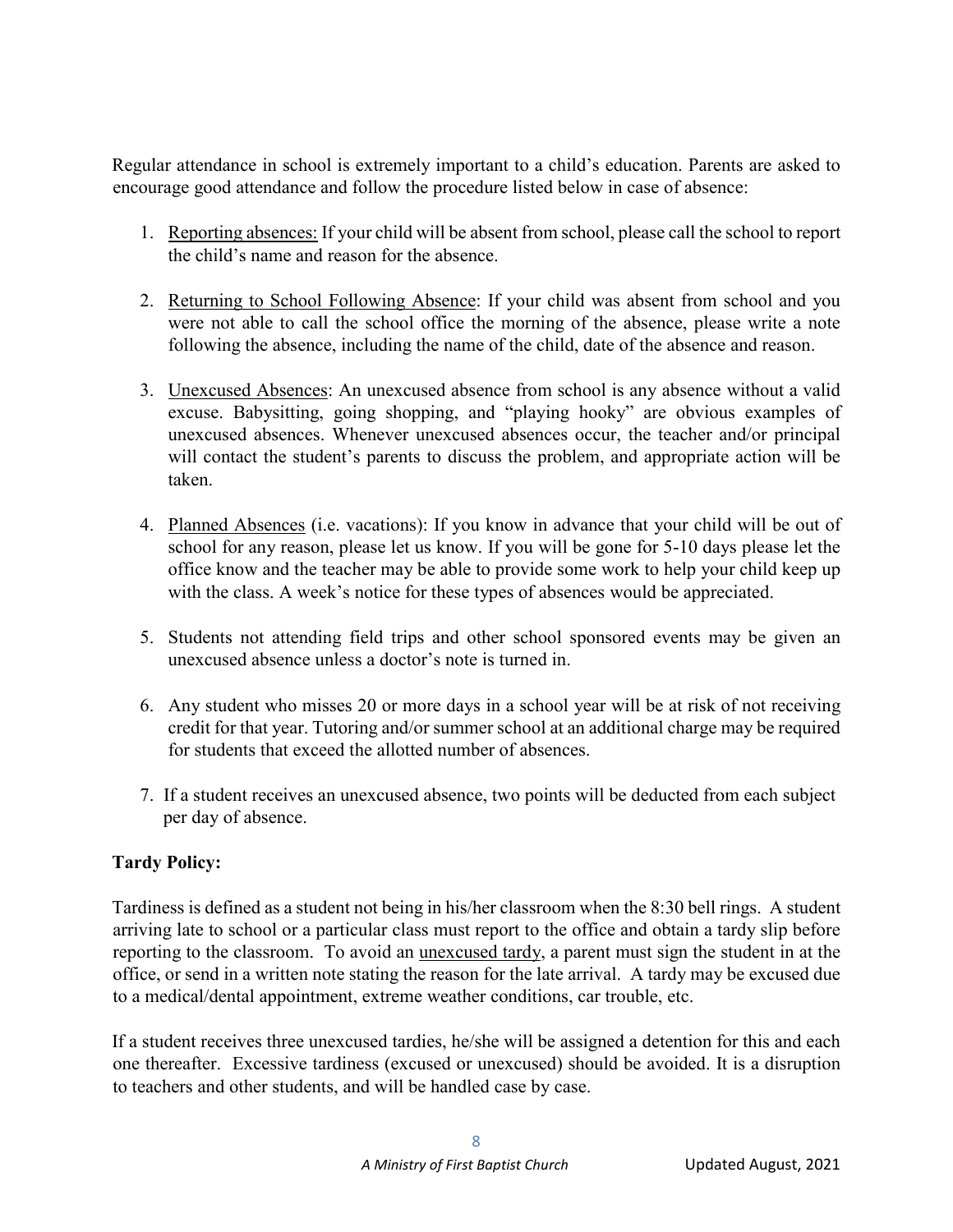#### **Church Attendance Requirement…**

Since this is a Christian School, we require that students be faithful in their Church attendance. Years of experience have taught us that those students who are faithful with their families to the Lord's House pose the least problems. To verify this, students will be required to turn in a church attendance slip. Students who do not faithfully attend a church will not be permitted to remain in the school

# **Chapels & Programs…**

CHAPELS: All students have a regular Bible class. Daily devotions may be held in the classroom at a time considered as a part of their grade. Chapel attendance is not optional.

PROGRAMS: All students are required to attend all school-sponsored programs as this will be considered as a part of their grade. Most of these programs are scheduled on the school calendar before the beginning of the year. We would also encourage our parents to attend the various special programs presented by our student body. The young people and staff work very hard to put them together and a sizable, appreciative audience is much appreciated by all those involved.

#### **Sports Trips…**

Parents will be notified ahead of time when a trip will be taken away from the school campus. Sporting events that are "away games" leave limited space for spectators on the bus. Parents or family members wanting to attend a game are asked to call the school office to make sure that space will be available. Team members always ride on the bus with the team to an away game. They may, however, ride home with a parent after a game.

# **Sports Eligibility**…

Students desiring to play sports must maintain a good testimony. Students must remain academically eligible, with no grade average lower than a C-. This is reviewed on a three-week basis.

#### **Fees Policies…**

The fees schedule is available from the school office. Policies regarding fees are:

- 1. Registration fees must be paid at the time of registration.
- 2. Material fees may be paid for the whole year in one or two installments. Option one is to pay the entire fee prior to the beginning of the school year. Option two is to pay the first half prior to the beginning of the school year, and the balance at the end of the first semester.
- 3. Tuition fees paid monthly are due a full month in advance. A coupon booklet will be provided by the school for each family's tuition payments which begin in August if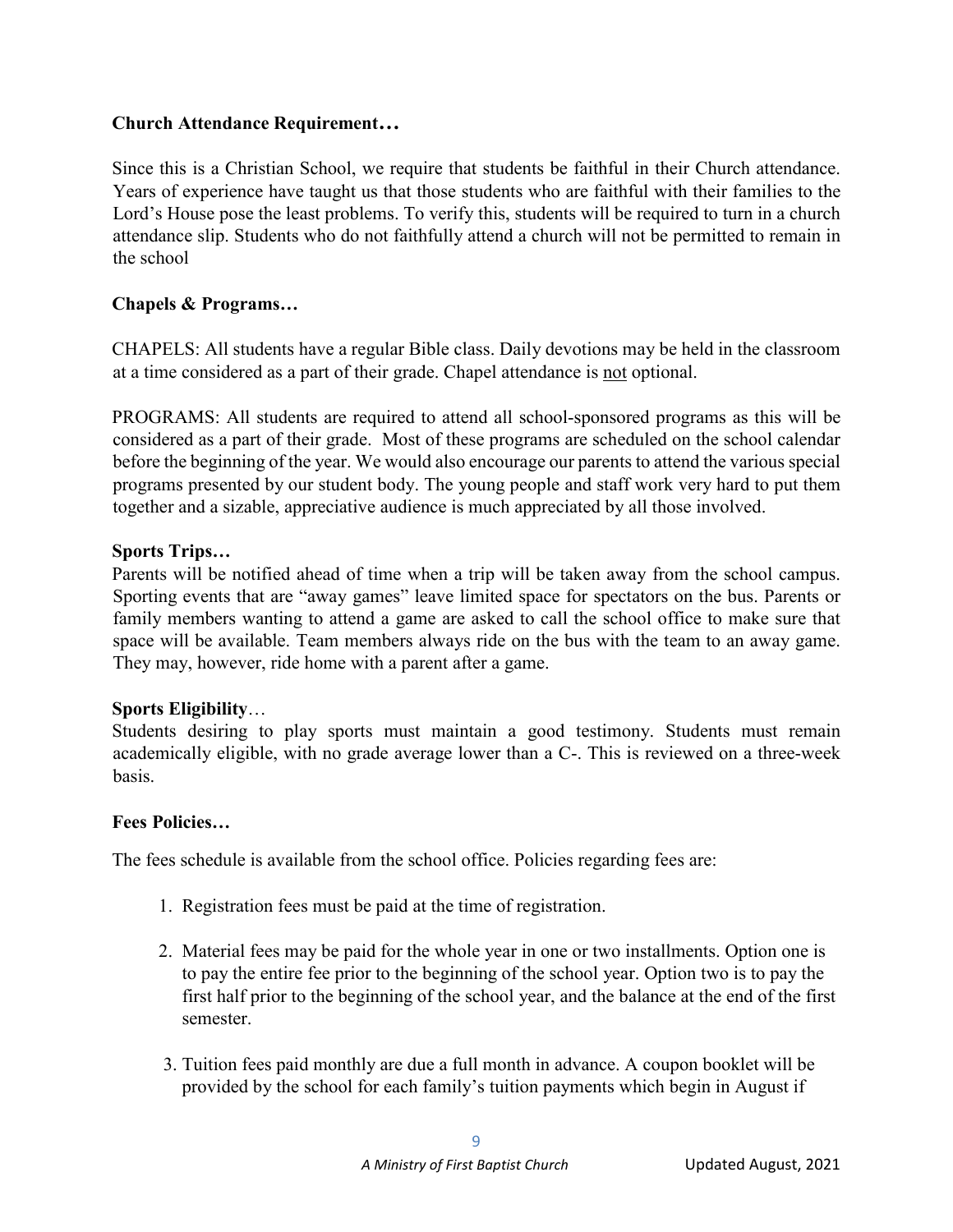paid using the monthly program. A ten-day grace period is allowed with a \$15.00 per student late charge after that. School fees are due on the first of each month. Any student whose tuition falls behind after 30 days may be suspended until the bill can be brought up to date.

- 4. Students who choose to purchase lunch may either pay on a daily basis as lunch is ordered or put money on a lunch ticket. Students must keep lunch ticket money up to date.
- 5. Students who misplace or lose textbooks must replace them at whatever the cost will be to the school for doing so.
- 6. No final report card or records will be released until all fees are paid. A \$15.00 per month late charge will be added per student for all fees still outstanding until they are paid. Students may not be enrolled for the next school year until all past fees are paid. Failure to make arrangements for payment of back fees may result in your account being turned over to a collection agency

# **Physical Education…**

Physical Education (P.E.) is a requirement for all students. It includes exercising, running, and various types of athletic sports. Students unable to participate in P.E. or even a specific part of it due to a medical reason will need a note to that effect from their doctor if they are to be excused. Students are required to dress in the PE uniform for PE class. Points may be deducted from a student's grade for failure to dress out.

The school carries minimal insurance policy for each student should an accident occur on the school premises or during an organized sports competition. It is important that students follow all rules regarding safety whether it be on the gym floor, the playing field, the school playground, or anywhere on the school campus.

# **Medicine…**

Concerning the dispensing of medicine for health reasons: Tylenol may be given on occasion when it is determined that it will help a student who is not feeling well. Should your child require some medication from home to be taken on a regular basis during the school day, please send a note regarding this and allow the school office to dispense medicine as needed. Students are not to share medicines with other students or carry medicines with them during the school day. All medications are to be left in the school office when the student arrives at school.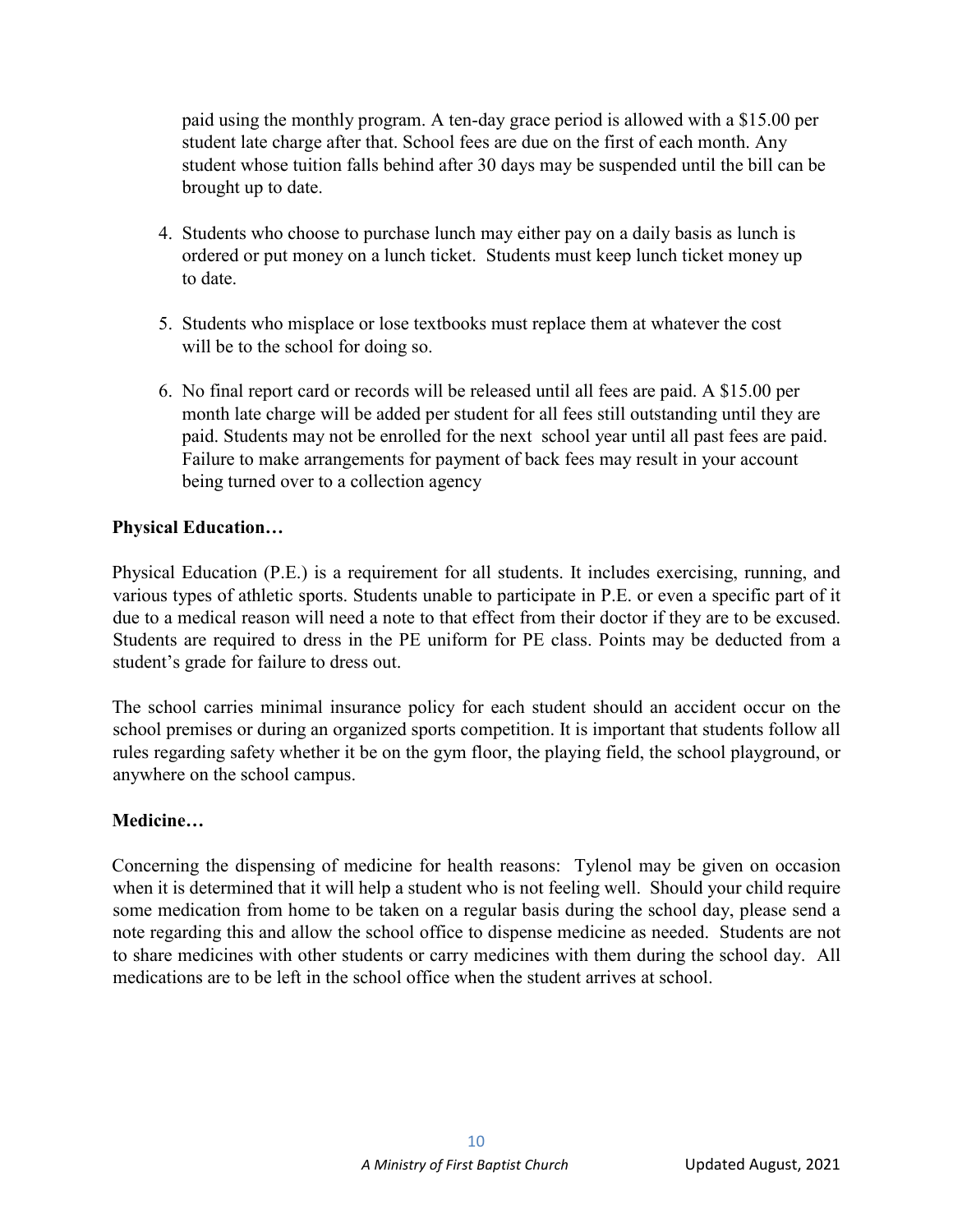#### **Parent-Student-Teacher Conferences….**

Conferences can take place at the end of each quarter's marking period. The student's report card, as well as any areas of concern, will be discussed along with any questions the parent might have regarding your child.

There are other times when a conference may become necessary to address concerns regarding the student. Parents will be notified ahead of time should such a meeting be needed and the purpose for which it is being requested. Please recognize the importance of such conferences and do not allow any other things to distract from them. Parents are welcome to conference with teachers upon request. **We also request that parents not try to take care of school conferences with teachers at church services.** 

#### **Student Automobiles**

Students who are licensed drivers and are given permission by their parents to drive their automobiles to the school may do so with the following understanding:

- 1. Cars are to be left locked in the main parking lot and may not be returned to until the close of the school day without permission.
- 2. No student may go home in another student's car without written permission from each students' parents.
- 3. Students may not drive through the parking lot any faster than 10 m.p.h. and may have their privilege revoked should they be seen at any time driving in an irresponsible manner.
- 4. Students must leave cars as soon as they arrive at school and go to their designated areas.
- 5. Students are not to loiter in or near the cars before or after school.
- 6. Cars are to be parked within marked spaces in the area designated by the administration.
- 7. Students are to follow the rules of their driver's permit or license regarding the number of passengers in their car, seat belt laws, etc.
- 8. Students are not to play loud music in their cars while on school property.

# **Milford Christian School Grade Scale**

| A 94-100 | B 86-93 | $C$ 77-85 | D 70-76 | F 69 and below |
|----------|---------|-----------|---------|----------------|
|          |         |           |         |                |

# **Report Cards**

Report cards are issued four times per school year (every nine weeks) to give parents and students an accurate indication of academic progress. In addition, student's grades are evaluated every three weeks throughout the school year in order to identify any potential problems. Those three-week evaluations are submitted to parents. Final report cards are available at the end of the year.